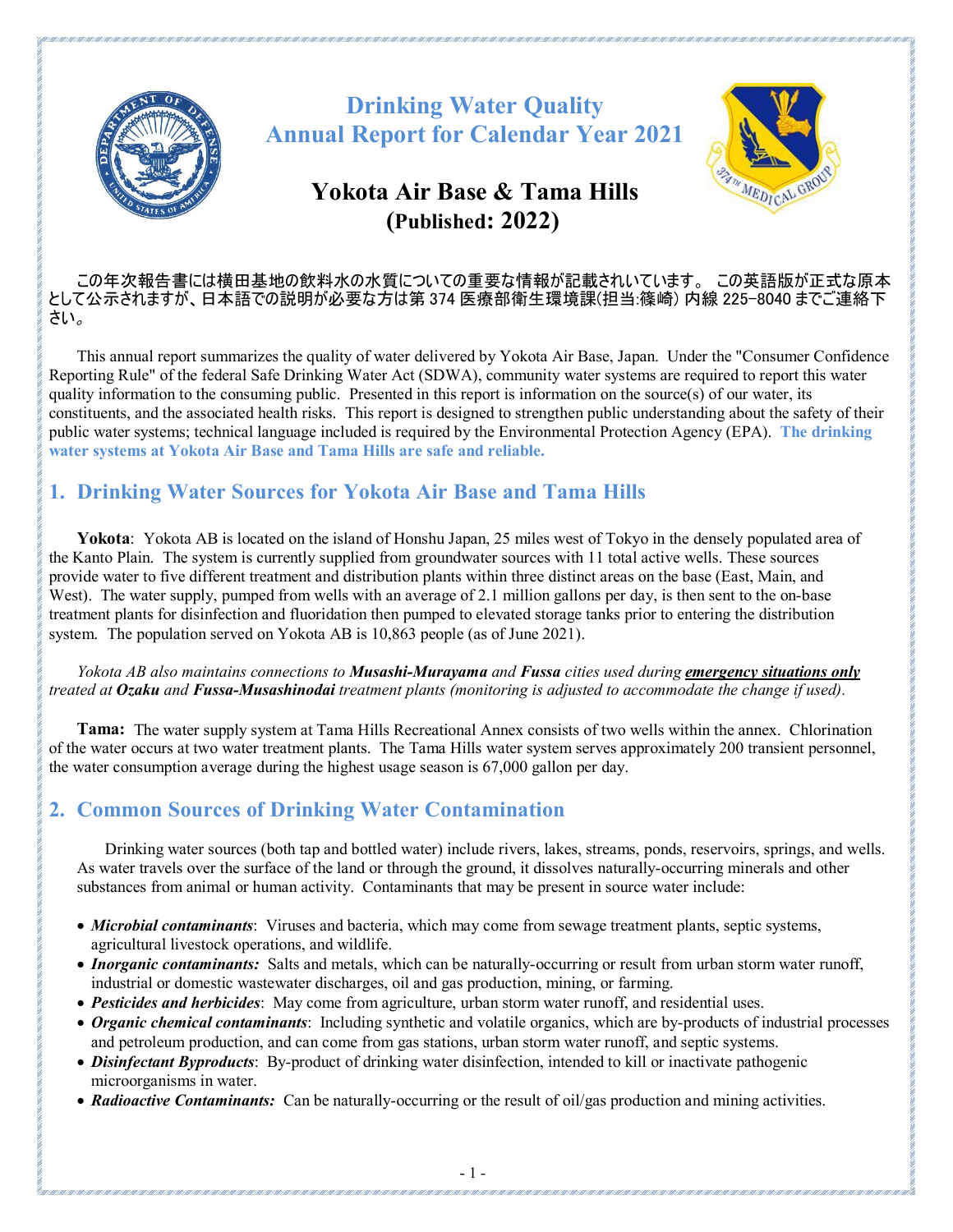# **3. Water Safety and Quality Assurance Responsibilities**

The 374th Civil Engineer Squadron (CES) manages the maintenance and operations of the drinking water supply and distribution system. CES Utilities personnel operate 24 hours a day to maintain sufficient pressurization, disinfection, and fluoridation. At all water plants, the operator also monitors pH, Chlorine residual and Fluoride concentration.

The 374th Operational Medical Readiness Squadron (OMRS) Bioenvironmental Engineering (BE) Flight monitors the quality of drinking water provided to consumers and addresses any health related concerns. Analysis is conducted by EPAcertified laboratories for all contaminants. Additionally, microbial contaminants analysis is conducted in the BE Lab (Bldg. 1585, Rm LB02) on a weekly basis.

**The Drinking Water Working Group (DWWG)**, required by AFI 48-144, is held quarterly in the BE Conference Rm (Bldg. 1585, Rm LB03) by members of CE Utility Shop, CE Environmental Element, and BE. The DWWG meets to address all local DW issues involving compliance, risk reduction, and continuous improvement. DWWG has the authority to call a special meeting with Public Affairs (PA), Base Legal (JA), or other related members as needed. Consumers are welcome to attend this meeting; please call 225-8040 for more information.

# **4. Drinking Water Treatment Information**

Water is treated at the plant before it is sent to the distribution system. The treatment method is chlorination or electrochemical generation for disinfection. BE monitors the levels of chlorine, fluoride, and presence of bacteria at the distribution sites weekly at Yokota and monthly at Tama. BE contacts the CES Utilities shop when adjustments are needed.



# **5. Drinking Water Monitoring**

Yokota BE routinely monitors for over 170 contaminants using EPA-certified laboratories and approved methods in accordance with Japan Environmental Governing Standards (JEGS), December 2020 and EPA regulations.

- *Microbial contaminants:* Sampling is conducted every week at distribution points (such as child care facilities, elementary schools, youth center and the hospital), the analysis includes chlorine and pH levels and coliform testing. Coliforms are naturally present in the environment and are used as an indicator that other, potentially-harmful, bacteria may be present. Tests for both total and fecal coliforms have been negative in Yokota's water.
- *Other contaminants* **(***inorganic***,** *pesticides & herbicides, organic, disinfectant byproducts and radioactive***)**: Monitored on a different frequency respectively as shown below Table 1;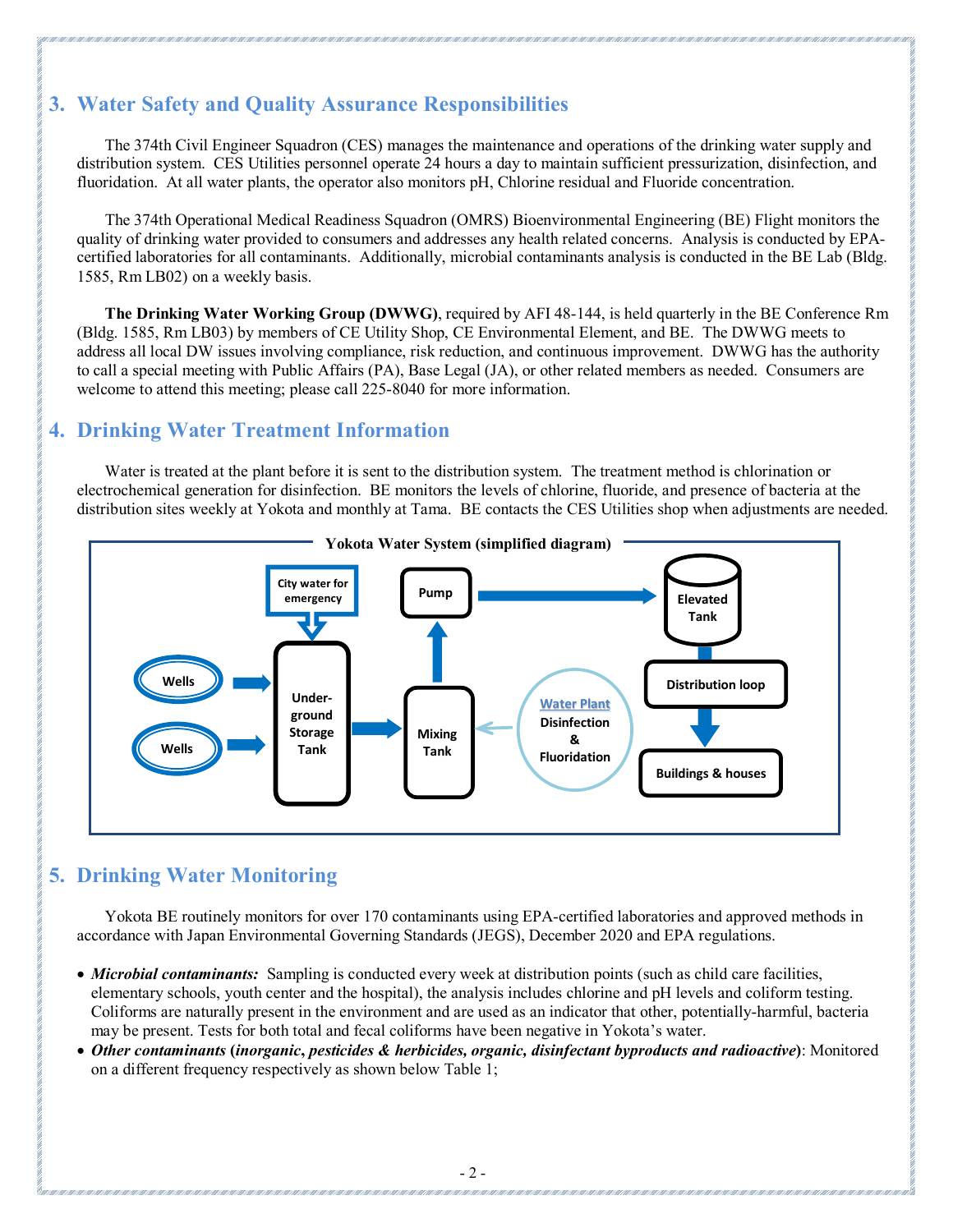|                                             |                                                                                                                                    | $\frac{1}{2}$ and reconcerning a requested |                                                                      |  |  |
|---------------------------------------------|------------------------------------------------------------------------------------------------------------------------------------|--------------------------------------------|----------------------------------------------------------------------|--|--|
| Contaminant<br>Group                        | <b>Chemical Name</b>                                                                                                               | Monitoring<br>Frequency                    | <b>Sampling Location</b>                                             |  |  |
| <b>Microbial</b>                            | Total coliform, Fecal coliform,<br>pH, Free Available Chlorine                                                                     | Weekly                                     | CDCs, Schools,<br>Hospital,<br>Aircraft watering<br>point, Tama Site |  |  |
|                                             | Metals, (e.g. arsenic, selenium,<br>mercury, nickel, sodium, etc.)<br>Note 1 (13 Total)                                            | Once every 3 years                         | 5 water plants at<br>Yokota<br>2 water plants at<br>Tama             |  |  |
| Inorganic                                   | Nitrate, Nitrite,<br><b>Total Nitrate/Nitrite</b>                                                                                  | Annually                                   |                                                                      |  |  |
|                                             | Asbestos                                                                                                                           | Once every 9 years                         |                                                                      |  |  |
|                                             | Corrosivity                                                                                                                        | Once                                       | Wells                                                                |  |  |
| <b>Synthetic Organic</b>                    | <volatile chemicals="" organic=""><br/>Benzene, Trichloroethylene,<br/>Carbon Tetrachloride, etc.<br/>Note 2 (21 Total)</volatile> | Quarterly                                  | 5 water plants at<br>Yokota<br>2 water plants at<br>Tama             |  |  |
| <b>Chemical</b>                             | <pesticides pcbs=""><br/>Herbicides, Dioxin, etc.<br/>Note 3 (33 Total)</pesticides>                                               | 2 consecutive quarters<br>every 3 years    | 5 water plants at<br>Yokota<br>2 water plants at<br>Tama             |  |  |
| <b>Disinfectant By-</b><br><b>Products</b>  | Total Trihalomethanes (TTHM)<br>Total Haloacetic Acids (HAA5)                                                                      | Note 4 Quarterly: Yokota<br>Annually: Tama | 8 distribution sites at<br>Yokota<br>4 distribution sites at<br>Tama |  |  |
| Lead & Copper<br>from plumbing<br>materials | Lead, Copper                                                                                                                       | Once every 3 years                         | Yokota: 30 homes<br>Tama: 5 facilities                               |  |  |
| Radionuclide<br><b>Compounds</b>            | Gross Alpha and Beta,<br>Radium226/228, Uranium                                                                                    | Note 5 Once every 4 years                  | 5 water plants at<br>Yokota<br>2 water plants at<br>Tama             |  |  |

|  | Table 1. Contaminant Groups and Monitoring Frequencies <as 2021="" cy="" of=""></as> |  |  |  |  |
|--|--------------------------------------------------------------------------------------|--|--|--|--|
|--|--------------------------------------------------------------------------------------|--|--|--|--|

Note 1 **A listing of inorganic compounds tested can be found in JEGS Chapter 8, Table 8.2**

Note 2 **A listing of volatile organic compounds tested can be found in JEGS Chapter 8, Table 8.5**

Note 3 **A listing of synthetic volatile organic compounds tested can be found in JEGS Chapter 8, Table 8.5**

Note 4 **Changed monitoring frequency based on JEGS updated requirement in Chapter 8, Table 8.7**

Note 5 **Reduced monitoring frequency based on low historical radiological compound levels**

### **6. Special Precautions**

Although our water is safe to drink and meets all water quality standards, some individuals are more susceptible to contaminants in drinking water than the general population. Immuno-compromised persons such as persons with cancer and undergoing chemotherapy, persons who have undergone organ transplants, people with HIV/AIDS or other immune system disorders, some elderly, and infants can be particularly at risk. These people should seek advice about drinking water from their health care providers.

Lead is a toxic material, known to be harmful to human health if ingested or inhaled. Lead in the body can cause damage to the brain, kidneys, nervous system, and red blood cells. Children, infants, pregnant women, and their unborn children are especially vulnerable to lead. In children, lead has been associated with impaired mental and physical development as well as hearing problems. The harmful effects of lead in the body can be subtle and may occur without any obvious signs of lead poisoning. Blood levels as low as 10 micrograms per deciliter (ug/dL) are associated with harmful effects on children's learning and behavior. Minimizing sources of exposure to lead can help reduce the number of children with elevated blood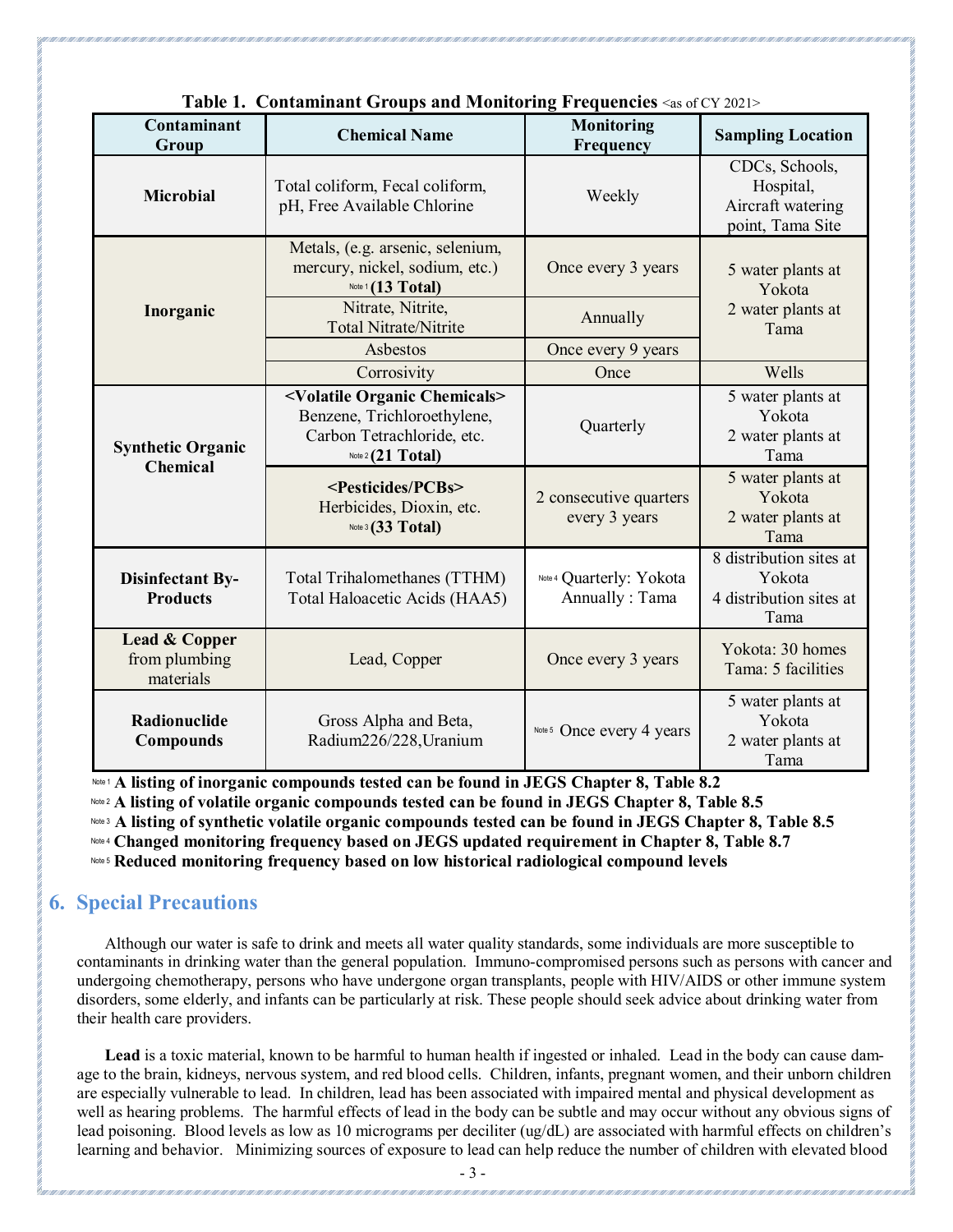lead levels. Although drinking water is not typically the primary source of lead exposure in children, it can contribute to total lead exposure. Lead can also be introduced into the body through soil and air, which contributes to the total amount of lead exposure. In response, the EPA has set a cumulative blood lead level of less than 10 ug/dL. Therefore, reducing the amount of lead in the drinking water is an important part of reducing a child's overall exposure to lead in the environment. **The measured concentrations at Yokota are all below the action level.**

**Copper**: The primary sources of copper in drinking water are corrosion of household plumbing systems and erosion of natural deposits. Copper enters the water ("leaches") through contact with the plumbing. Copper leaches into water through corrosion – dissolving or wearing away of metal caused by a chemical reaction between water and your plumbing. Copper can leach into water primarily from pipes, but fixtures, faucets (brass), and fittings can also be a source of copper contaminants. The amount of copper in your water also depends on the types and amounts of minerals in the water, how long the water stays in the pipes, the amount of wear in the pipes, the water's acidity and its temperature. When water sits in copper pipes or plumbing containing copper for several hours or more, the copper may dissolve into the water. This means the first water drawn from the tap for the day may contain elevated levels of copper. **As a precaution, consumers are encouraged to flush water from their faucets for 60 seconds before consumption after the faucet has remained unused for four or more hours. The measured concentrations at Yokota are all below the action level.**

# **7. Monitoring Results in Calendar Year 2021**

#### **OUR DRINKING WATER MEETS ALL JEGS AND EPA REQUIREMENTS.**

**Table 2 (Yokota Water System), Table 3 (Tama Water System)** and **Table 4 (Non-Regulated Compound)** summarize monitoring results.

|                                                                                                                                                                      | Violation?<br>Yes / No |              | <b>Detected Level</b> |        |                | <b>MCL</b>            | Last        |                                                                                                                                 |  |  |
|----------------------------------------------------------------------------------------------------------------------------------------------------------------------|------------------------|--------------|-----------------------|--------|----------------|-----------------------|-------------|---------------------------------------------------------------------------------------------------------------------------------|--|--|
| <b>Substances</b>                                                                                                                                                    |                        | <b>Units</b> | <b>Highest</b>        | Lowest | <b>MCLG</b>    | <b>EPA</b><br>(JEGS)  | Sampled     | <b>Major Sources in Drinking Water</b>                                                                                          |  |  |
| <b>Inorganics</b> Monitoring Frequency: Annually for Nitrate, every 3 years for other Inorganics<br>Only chemicals detected are listed below, 12 others were tested. |                        |              |                       |        |                |                       |             |                                                                                                                                 |  |  |
| <b>Nitrate</b>                                                                                                                                                       | No                     | ppm          | 3.6                   | 0.67   | 10             | 10<br>(10)            | Jan<br>2021 | Runoff from fertilizer use; Leaching from<br>septic tanks, sewage; Erosion of natural<br>deposits                               |  |  |
| <b>Arsenic</b>                                                                                                                                                       | No                     | ppb          | 3.0                   | ND     | $\overline{0}$ | 10<br>(10)            | Apr<br>2021 | Erosion of natural deposits; Runoff from<br>orchards; Runoff from glass and electronics<br>production wastes                    |  |  |
| <b>Barium</b>                                                                                                                                                        | No                     | ppm          | 0.0034                | ND     | $\overline{2}$ | $\mathbf{2}$<br>(2)   | Apr<br>2021 | Discharge of drilling wastes; Discharge<br>from metal refineries; Erosion of natural<br>deposits                                |  |  |
| <b>Fluoride</b>                                                                                                                                                      | $\mathbf{N}_0$         | ppm          | 1.0                   | 0.6    | 4              | 4<br>(4)              | Apr<br>2021 | Erosion of natural deposits; Water additive<br>which promotes strong teeth; Discharge<br>from fertilizer and aluminum factories |  |  |
| Sodium                                                                                                                                                               | No                     | ppm          | 18                    | 12     | N/A            | N/A<br>(N/A)          | Apr<br>2021 | Erosion of natural deposits                                                                                                     |  |  |
| <b>Volatile Organic Compounds</b> Monitoring Frequency: Quarterly<br>Only chemicals detected are listed below, 19 others were tested.                                |                        |              |                       |        |                |                       |             |                                                                                                                                 |  |  |
| 1,1-Dichloroethylene                                                                                                                                                 | $\mathbf{N_0}$         | ppb          | 0.9                   | ND     | $\overline{7}$ | $\overline{7}$<br>(7) | Oct<br>2021 | Discharge from industrial chemical factories                                                                                    |  |  |
| Tetrachloroethylene                                                                                                                                                  | N <sub>0</sub>         | ppb          | 1.2                   | ND     | $\mathbf{0}$   | 5<br>(5)              | Oct<br>2021 | Discharge from factories and dry cleaners                                                                                       |  |  |
| <b>Disinfectant By-Products Monitoring Frequency: Quarterly</b><br>Only chemicals detected are listed below, HAA5 chemicals were not detected                        |                        |              |                       |        |                |                       |             |                                                                                                                                 |  |  |
| <b>Total</b><br><b>Trihalomethanes</b><br>(TTHM)                                                                                                                     | No                     | ppb          | 3.7                   | ND     | N/A            | 80<br>(80)            | Oct<br>2021 | By-product of drinking water disinfection                                                                                       |  |  |
| - 4 -                                                                                                                                                                |                        |              |                       |        |                |                       |             |                                                                                                                                 |  |  |

#### **Table 2. 2021 Yokota AB Water System Detected Contaminants**

**<Detected Chemicals Only>**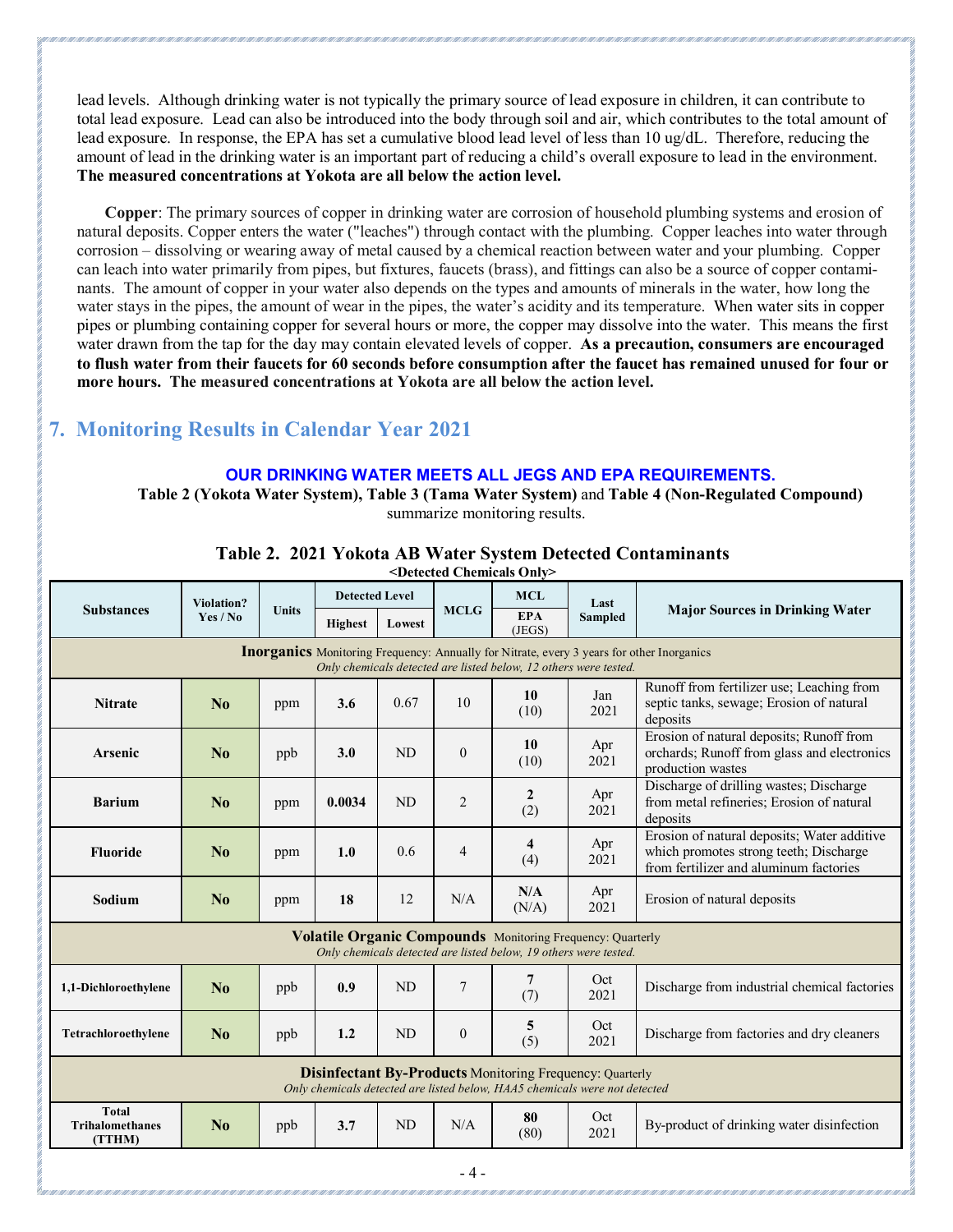| <b>Radionuclides Compounds</b><br>Monitoring Frequency: every 4 years |    |       |      |      |                |            |                    |                             |  |  |
|-----------------------------------------------------------------------|----|-------|------|------|----------------|------------|--------------------|-----------------------------|--|--|
| <b>Combined Radium</b><br>226 and 228                                 | No | pCi/L | 1.64 | ND   | $\overline{0}$ | (5)        | <b>Nov</b><br>2020 |                             |  |  |
| <b>Gross Alpha</b>                                                    | No | pCi/L | 0.95 | 0.12 | $\overline{0}$ | 15<br>(15) | <b>Nov</b><br>2020 | Erosion of natural deposits |  |  |
| <b>Uranium</b>                                                        | No | pCi/L | 0.09 | 0.02 | $\overline{0}$ | 30<br>(30) | <b>Nov</b><br>2020 |                             |  |  |

#### **Table 3. 2021 Tama Hills Water System Detected Contaminants <Detected Chemicals Only>**

| <b>Substances</b>                                                                                                                                                    | <b>Violation?</b> |              | <b>Detected Level</b> |           |                | <b>MCL</b>           | Last               | <b>Major Sources in Drinking Water</b>                                                            |  |
|----------------------------------------------------------------------------------------------------------------------------------------------------------------------|-------------------|--------------|-----------------------|-----------|----------------|----------------------|--------------------|---------------------------------------------------------------------------------------------------|--|
|                                                                                                                                                                      | Yes / No          | <b>Units</b> | <b>Highest</b>        | Lowest    | <b>MCLG</b>    | <b>EPA</b><br>(JEGS) | <b>Sampled</b>     |                                                                                                   |  |
| <b>Inorganics</b> Monitoring Frequency: Annually for Nitrate, every 3 years for Other Inorganics<br>Only chemicals detected are listed below, 14 others were tested. |                   |              |                       |           |                |                      |                    |                                                                                                   |  |
| <b>Nitrate</b>                                                                                                                                                       | No                | ppm          | 0.65                  | 0.003     | 10             | 10<br>(10)           | Jan<br>2021        | Runoff from fertilizer use; Leaching from<br>septic tanks, sewage; Erosion of natural<br>deposits |  |
| Sodium                                                                                                                                                               | N <sub>0</sub>    | ppm          | 7.9                   | 7.9       | N/A            | N/A<br>(N/A)         | Apr<br>2021        | Erosion of natural deposits                                                                       |  |
| <b>Disinfectant By-Products Monitoring Frequency: Annually</b><br>Only chemicals detected are listed below                                                           |                   |              |                       |           |                |                      |                    |                                                                                                   |  |
| <b>Total</b><br><b>Trihalomethanes</b><br>(TTHM)                                                                                                                     | No                | ppb          | 24.8                  | 0.9       | N/A            | 80<br>(80)           | Jul<br>2021        | By-product of drinking water disinfection                                                         |  |
| <b>Total Haloacetic</b><br>Acids (HAA5)                                                                                                                              | N <sub>0</sub>    | ppb          | 2.4                   | ND        | N/A            | 60<br>(60)           | Jul<br>2021        | By-product of drinking water disinfection                                                         |  |
| Radionuclides Compounds Monitoring Frequency: every 4 years                                                                                                          |                   |              |                       |           |                |                      |                    |                                                                                                   |  |
| <b>Combined Radium</b><br>226 and 228                                                                                                                                | N <sub>0</sub>    | pCi/L        | 1.19                  | 1.08      | $\overline{0}$ | 5<br>(5)             | <b>Nov</b><br>2020 |                                                                                                   |  |
| <b>Gross Alpha</b>                                                                                                                                                   | N <sub>0</sub>    | pCi/L        | 0.3                   | 0.3       | $\mathbf{0}$   | 15<br>(15)           | <b>Nov</b><br>2020 | Erosion of natural deposits                                                                       |  |
| Uranium                                                                                                                                                              | No                | pCi/L        | 0.08                  | <b>ND</b> | $\mathbf{0}$   | 30<br>(30)           | <b>Nov</b><br>2020 |                                                                                                   |  |

### **Non Regulated Compounds: Yokota AB and Tama Hills**

• Per-and Polyfluoroalkyl Substances (**PFAS**): Perfluorooctanoic Acid (PFOA), Perfluorooctane Sulfonate (PFOS) and 16 other substances. (EPA Method 537.1 for PFAS analysis)

| $\langle$ PFAS >            |                               |              |                       |        |                      |             |                |                                                                 |  |  |
|-----------------------------|-------------------------------|--------------|-----------------------|--------|----------------------|-------------|----------------|-----------------------------------------------------------------|--|--|
| <b>Water Source</b>         | <b>Violation?</b><br>Yes / No | <b>Units</b> | <b>Detected Level</b> |        | <b>EPA</b><br>Health | <b>MCL</b>  | Last           | <b>Major Sources in Drinking Water</b>                          |  |  |
|                             |                               |              | <b>Highest</b>        | Lowest | <b>Advisory</b>      | <b>JEGS</b> | <b>Sampled</b> |                                                                 |  |  |
| DoD-Owned<br>(Yokota Water) | $\bf No$                      | ppt          | 28.8                  | 5.0    | 70                   | N/A         | Jul 2020       | Component of aqueous film forming<br>foam, a Firefighting foam. |  |  |
| *Non-DoD<br>(City Water)    | $\bf No$                      | ppt          | 8.2                   | ND     | 70                   | N/A         | Oct 2020       | Component of aqueous film forming<br>foam, a Firefighting foam. |  |  |

**Table 4. 2021 Yokota AB Water System**

**<Tama Hills:** No PFAS has been detected from Tama water source>